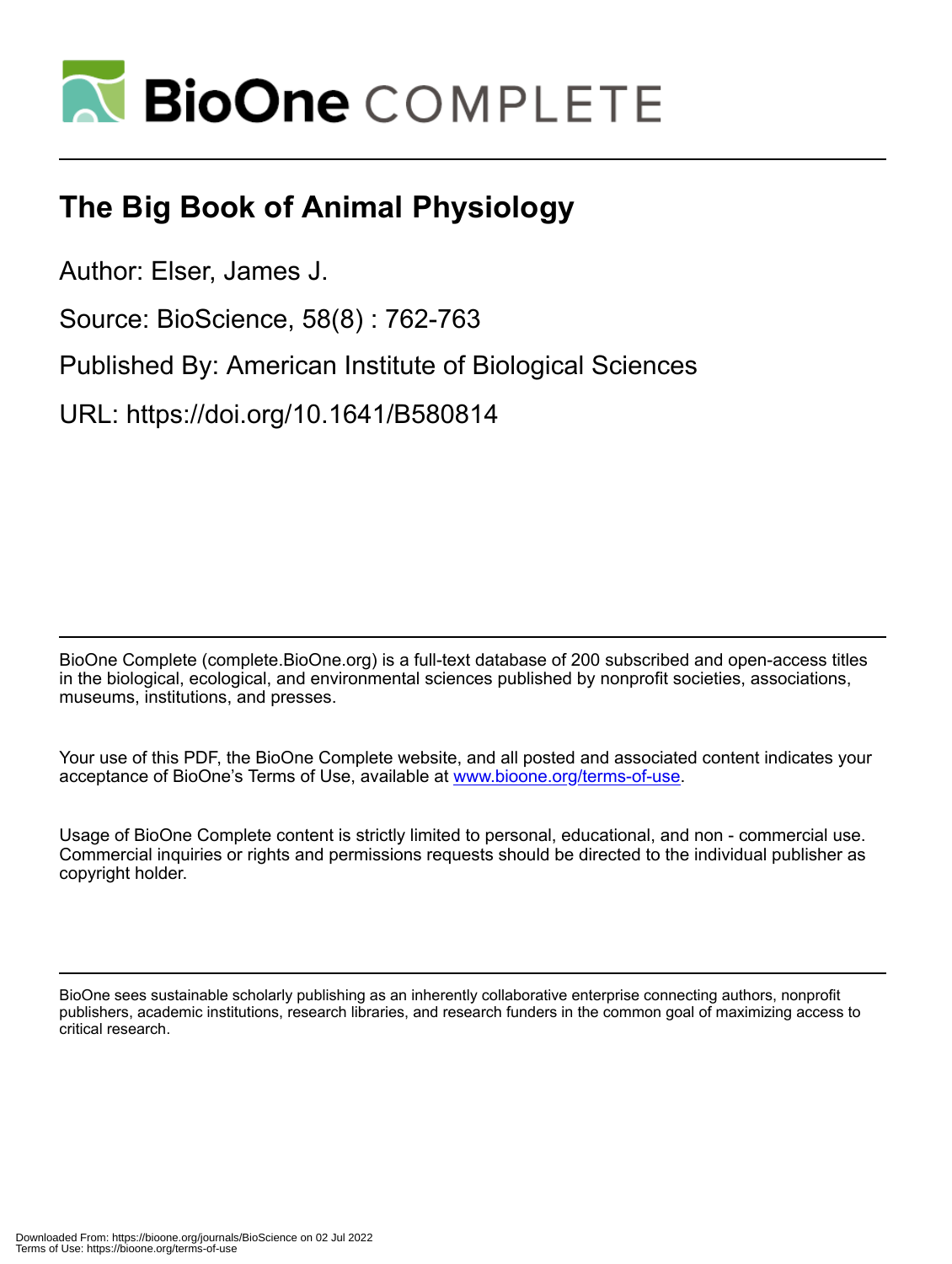# A Grand Conversation on Evolutionary Genomics

**Evolutionary Genomics and Proteomics.** Mark Pagel and Andrew Pomiankowski, eds. Sinauer, Sunderland, MA, 2007. 295 pp., illus. \$54.95 (ISBN 9780878936540 paper).



Genomics is, by its nature, a discovery-based discipline. Like the Lewis and Clark expedition or the voyage of the *Beagle,* large-scale genome projects are exploratory journeys into the molecular wilderness, each trip yielding new and sometimes surprising findings. After each journey, data are catalogued, compared with the results of earlier explorations, and archived in large databases. Findings are often compared with broad expectations rather than used to test discrete experimental hypotheses. Nevertheless, as genomic data from different species become more plentiful and the tools more accessible and inexpensive, genomic approaches are increasingly being employed to address long-standing questions in evolutionary biology. For example, what have been the relative roles of selection and neutral processes in shaping the origins and diversification of taxa? What are the changes in gene sequences and gene expression that underlie changes in phenotype?

Enough data are at last becoming available on genome evolution to warrant book-length treatments of the field. Michael Lynch weighed in last year with a population genetics–oriented volume

(*The Origins of Genome Architecture,* Sinauer, 2007). Now, Mark Pagel (University of Reading, United Kingdom) and Andrew Pomiankowski (University College London) have assembled a diverse international set of experts in both molecular and evolutionary aspects of genome science to produce *Evolutionary Genomics and Proteomics.* The 13 chapters address research on a broad spectrum of evolutionary genomics topics, including evolution of genome organization and complexity, origins of new genes and protein domains, genome robustness and redundancy, and the relationships between genomic and phenotypic diversity.

Pagel and Pomiankowski's stated rationale for an edited volume is that evolutionary genomics research draws upon a diverse array of specialized areas of expertise. It can be difficult, however, for an edited book to achieve the focus needed to capture the emergent properties of such an eclectic discipline. In my experience, volumes like this one often do more to showcase the research interests and agendas of the individual contributors than to present a cohesive treatment of their topics. *Evolutionary Genomics and Proteomics* does not present a particularly concise examination of the field, as the chapter topics overlap extensively and nearly every subject is expounded upon by multiple contributors. Nevertheless, thanks to the range of expertise and perspectives among the authors, this overlap provides useful complementary perspectives on the topics rather than repetition. The resulting tone is that of a grand conversation among the contributors, with the reader given the opportunity to view the field as a whole through the give-and-take of the various chapters. The order of the chapters seems largely haphazard, but this arrangement actually enhances this sense of conversation, whether or not it was the editors' intent. Thus, it seems to me that Pagel and Pomiankowski have succeeded in

achieving the broader synthesis they desired.

A central issue throughout the book is deciphering the relative importance of selective versus neutral processes in explaining different aspects of genome and proteome evolution. Evaluating evidence of selection at the DNA sequence and network levels, respectively, are the main themes of chapters by Alan Filipski and coauthors and by Andreas Wagner, but this theme arises in some form in nearly every chapter. In their introductory chapter, Pagel and Pomiankowski put a distinctly selectionist spin on this topic and dismiss, without elaboration, Lynch's arguments that neutral mechanisms are sufficient to explain many genomic phenomena. Fortunately, the authors of the individual chapters seem much more interested in trying to understand the evolutionary processes responsible for genome evolution than in debating perspectives on their relative importance. Not surprisingly, the contributors differ in the rigor with which they discuss tests for selection and evaluate their potential shortcomings. Nearly every chapter, however, emphasizes the uncertainty that persists about evolutionary mechanisms and the amount of research that remains to be done.

A second major theme involves what might be considered the holy grail of evolutionary genomics: the mapping of genomic and other "-omic" variation onto phenotypes to explain the integrated functional basis of phenotypic diversity. The nascent field of systems biology seeks to accomplish genometo-phenotype mapping by developing predictive models, then iteratively testing and refining these models using genomic, transcriptional, proteomic, and metabolomic data. A chapter early in the book by Eugene Koonin and Yuri Wolf introduces systems biology in the context of understanding phenotypic evolution, and sums up recent insights on the factors linking variables describ-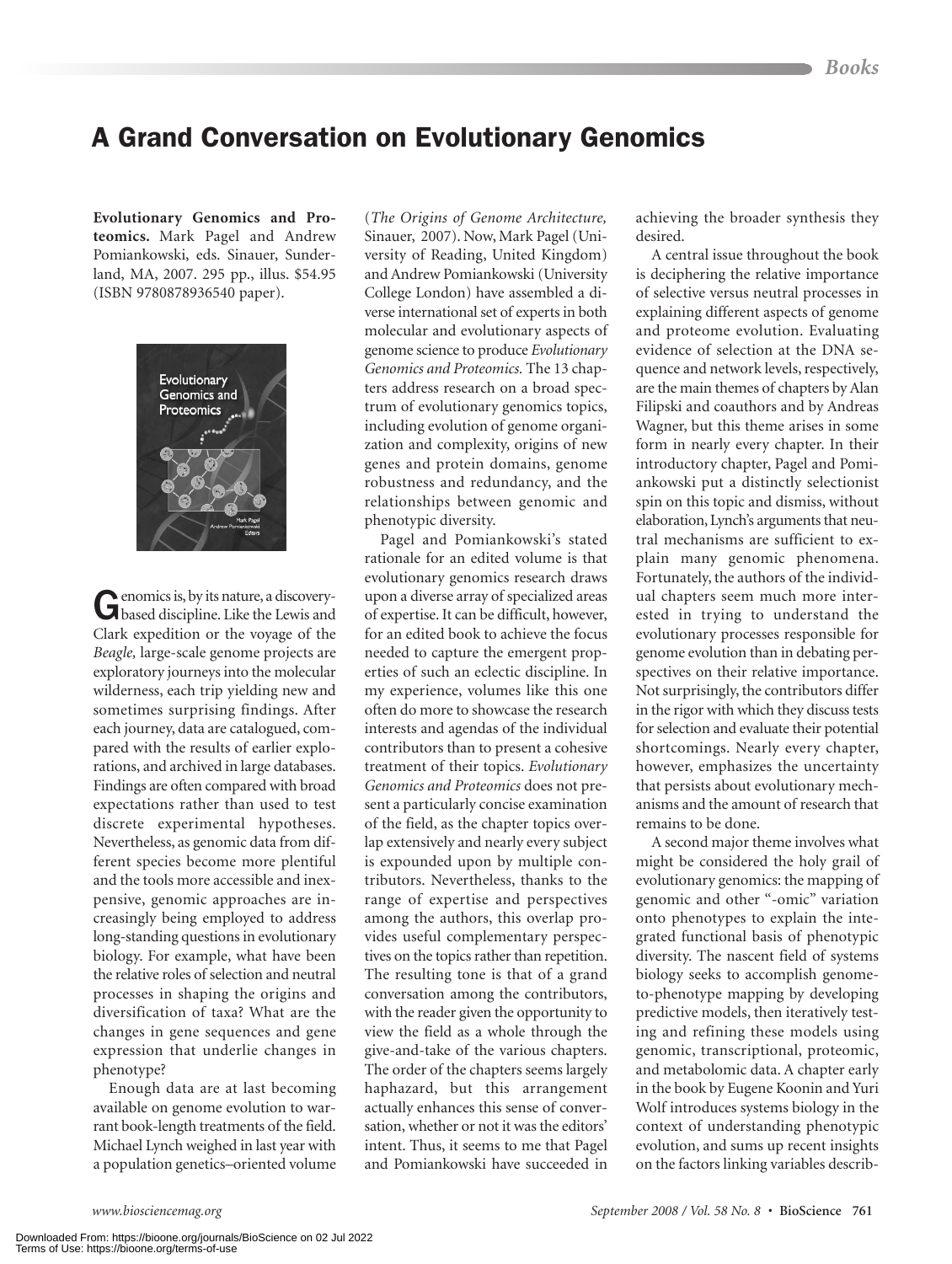# *Books*

ing genome function (e.g., protein abundance, gene dispensability, and number of protein interactions) and genome evolution (e.g., evolutionary rate, number of paralogs, and likelihood of gene loss). Later chapters by Bernardo Lemos and coauthors, László Patthy, Laurence Hurst and Csaba Pál, and Andreas Wagner build on the systems biology theme by discussing research on the inheritance of variation in transcriptional networks, organization and scaling of protein interaction networks, genomic redundancy, and gene network evolution.

The chapters by Hurst and Pál on genomic redundancy and dispensability and by Wagner on whether a "network biology" exists were for me the twin high points of the book. Assertions that some genes are redundant or dispensable, and proposed explanations for redundancy, have long struck me as dubious, and Hurst and Pál provide a particularly insightful examination of the data on this topic. Wagner examines whether the organization of biological networks is fundamentally different from that of nonbiological networks because of natural selection, concluding that there is convincing evidence for effects of selection on local small-scale features, but not, at least so far, for global network structure.

One omission from *Evolutionary Genomics and Proteomics* that I found disappointing was the lack of discussion on how understanding genome evolution might affect society. At the end of their introductory chapter, Pagel and Pomiankowski state offhandedly that the success of the field will be measured in part by success in creating made-to-order phenotypes, a prospect I find to be at once exciting and disturbing. On the one hand, understanding the adaptive significance of genome evolution may provide important insights for controlling infectious diseases and developing more productive but less resource-demanding crop varieties. On the other, such knowledge has unprecedented potential for disastrous misuse by malicious or merely naïve practitioners. These issues deserve more than trite anticipation.

In spite of such shortcomings, Pagel and Pomiankowski have produced a volume that will benefit readers ranging from graduate students to seasoned researchers in both evolutionary and functional areas of biology who seek an understanding of this rapidly developing field. The technical language and themes, however, will put the book beyond the grasp of all but the most astute nonscientists. Much of the detail in this book will undoubtedly become dated rather quickly, given the rate at which advances are occurring. Even so, the complex questions being addressed by evolutionary genomics research will not yield quickly to definitive answers, so the broader questions addressed in the book's chapters will remain relevant for a long time to come.

DAVID L. REMINGTON *David L. Remington (e-mail: dlreming@uncg.edu) is an associate professor in the Department of Biology at the University of North Carolina in Greensboro.*

doi:10.1641/B580813 Include this information when citing this material.

#### THE BIG BOOK OF ANIMAL **PHYSIOLOGY**

**Physiological Ecology: How Animals Process Energy, Nutrients, and Toxins.** William H. Karasov and Carlos Martínez del Rio. Princeton University Press, Princeton, NJ, 2007. 744 pp., illus. \$65.00 (ISBN 9780691074535 cloth).

Abig topic demands a big book, with some big thinkers behind it. When I agreed to review this book, I knew, given the authors, that I would see some big thinking, but the size of their effort took me by surprise. *Physiological Ecology* (all 744 pages, 2.7 liters, and 1.9 kilograms of it!) is a comprehensive yet surprisingly accessible treatment of a topic that is the linchpin for biologists of many stripes.

The authors, William H. Karasov (University of Wisconsin) and Carlos Martínez del Rio (University of Wyoming), are both physiological ecologists specializing in birds, but their book encompasses a world beyond birds that includes insects, crustaceans, fish, rats, and even giant worms and clams.

*Karasov and Martínez del Rio explain difficult concepts clearly, writing in a refreshing, informal style that makes you feel you're enjoying a casual coffee with these world experts (but with high-quality diagrams on the napkins).* 

There is much of interest here for anyone concerned with key aspects of the ecological functioning of animals, with the stated target audience being advanced undergraduates, graduate students, and practicing ecologists interested in how resources are processed by animals in food webs. Here I call attention to the book's subtitle: the emphasis is on how animals process—ingest, assimilate, allocate, excrete—food. Thus, the book is a very broad treatment of animal nutritional physiology in an ecological context. So there is much missing if one imagines this tome to be a physiological ecology text, *sensu lato.* For example, there is little or no treatment of gas exchange and respiration, acid/base balance, thermal regulation and heat exchange, and other matters of importance in animal ecophysiology. I say this not as a criticism of their book, however, but only to highlight its scope; Karasov and Martínez del Rio do not promise to treat these subjects, and the book is thick enough as it is.

Essential to their approach are two philosophical underpinnings. One is the broad view that an understanding of evolution is key to insight in comparative physiological ecology. The other is a more narrow, pragmatic approach that emphasizes how all physiological insights are contingent on the methodological baggage that accompanies the measurements.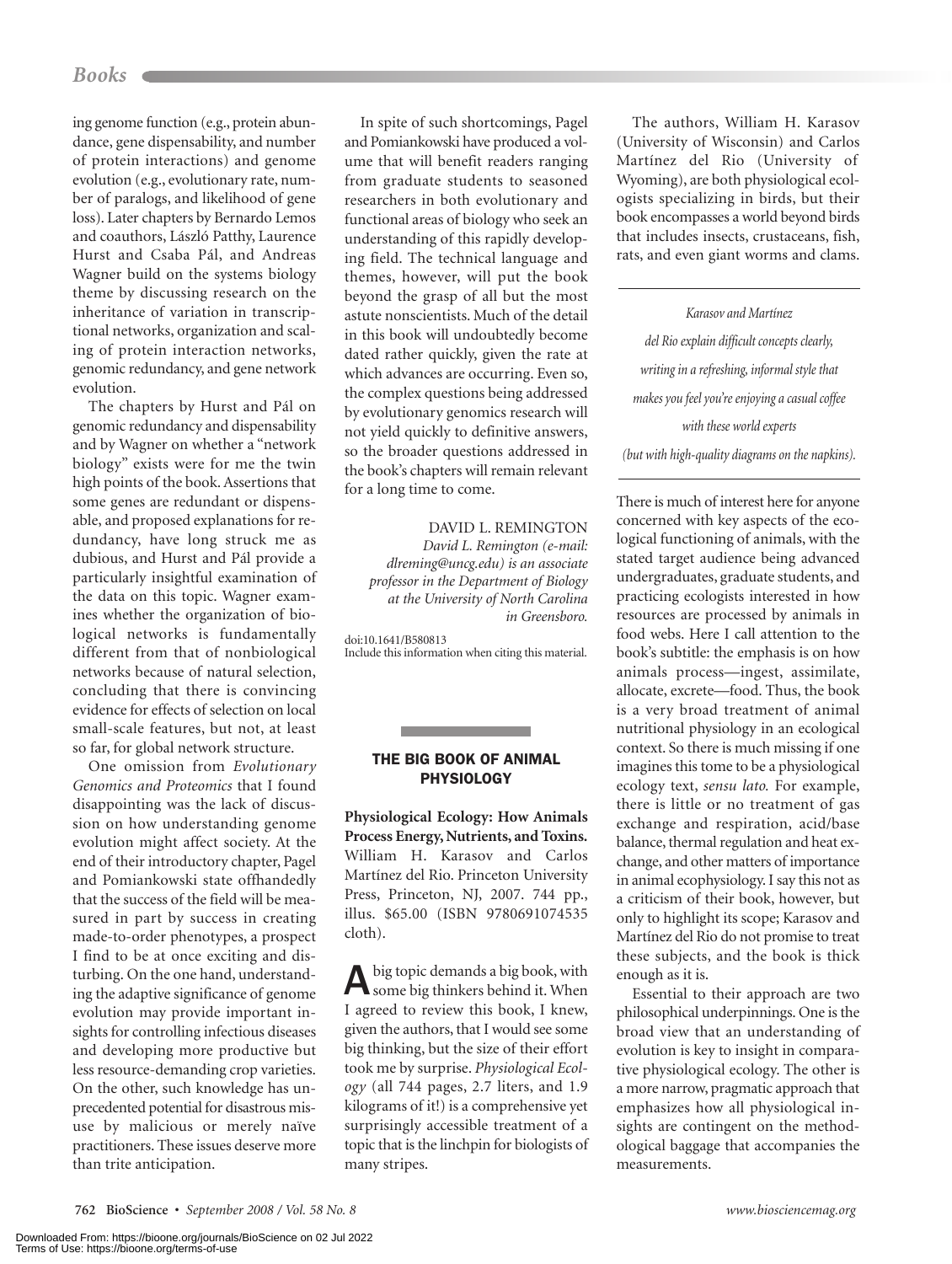The authors have broken the book into six major sections. Section 1 consists of only one chapter (an overview introducing basic concepts of mass and energy budgets, allometry, temperature effects, and phylogenetic contrasts), but serves as an important synthesis of major strategies of analysis in animal physiological ecology. Section 2 also consists of only one chapter and provides a detailed overview of key biochemical aspects of animal food. Section 3 considers mechanisms of energy and material inputs to animals (with chapters on food intake, gut reactor theory, nutritional symbioses, and digestive symbioses). Section 4 follows the fate of absorbed materials to consider postabsorptive nutrient processing, the meaning of stable isotope signatures in animal tissues, and the physiology of toxin handling. Next is a section on the role of limiting nutrients, with treatments of ecological stoichiometry, of nitrogen and mineral nutrition, and of water limitation. The book closes with section 6, two comprehensive chapters dealing with energy and mass budgets as connected to growth and to reproductive output.

I found this book both fascinating and entertaining. It brings to the forefront some cutting-edge ideas in ecology and functional biology, such as metabolic scaling theory, ecological stoichiometry, and isotopic resource tracking. The emphasis on careful, phylogenetically controlled analyses in comparative studies is important and well presented. Karasov and Martínez del Rio explain difficult concepts clearly, writing in a refreshing, informal style that makes you feel you're enjoying a casual coffee with these world experts (but with high-quality diagrams on the napkins). This style will make the book especially effective as a text in upperdivision animal physiological ecology courses.

That said, there are some problems. The authors rely heavily on information boxes, particularly to cover methodological approaches. Some readers will find these boxes invaluable, especially those readers new to physiological research who need to learn more about

how things are done. Others will find some of them distracting, too long, or unnecessary (e.g., a box relating how a spectrophotometer works, hardly upper-division material). In reading groups such as the one in my lab, some members assigned to lead discussions of certain chapters may find themselves feeling victimized by the extreme variation in chapter length (from 27 to 93 pages). The editing in the text was generally thorough but less so in the figures and figure legends. For the most part, though, these are minor matters. The book is solid, engaging, and effective in presenting animal physiological ecology as the modern and vibrant field it is.



So if animals and food webs are central to your interests, you should read this book. But be sure to put it in your pack before your lunch. Otherwise you'll find that its 1.9 kilos will have done some preassimilatory processing of your sandwich.

#### JAMES J. ELSER

*James J. Elser (e-mail: j.elser@asu.edu) is a professor of ecology, evolution, and environmental science, and associate director of School of Life Sciences, at Arizona State University in Tempe.*

doi:10.1641/B580814 Include this information when citing this material.



#### MULTIFUNCTIONAL AGRICULTURE: MORE THAN BREAD ALONE

**Multifunctional Agriculture: A Transition Theory Perspective.** G. A. Wilson. CABI, Cambridge, MA, 2007. 368 pp., illus. \$130.00 (ISBN 9781845932565 cloth).

Agrowing number of policymakers, academics from a variety of disciplines, farmers, and consumers are expressing interest in what is called multifunctional agriculture (MFA). Under the MFA rubric, farming produces not just food, fiber, and energy but also a host of societal benefits. Research in recent years has shown that these benefits can include cleaner water, sequestered carbon, landscape amenities such as wetlands and wildlife habitat, and rural community employment. But how can we promote the development of such agricultural systems on farms and at a wider—national or even global—scale? And before we do that, how do we go about identifying MFA consistently?

*Multifunctional Agriculture: A Transition Theory Perspective,* a new book by Geoff Wilson, is an important step toward explaining why some narrowly focused agricultural systems are developed into those with higher levels of MFA. Wilson lays the foundation for his discussion by attempting to answer this question: How do we explain changes over time in the level of multifunctionality in agricultural systems anywhere on the globe?

At the center of MFA is the farm, Wilson says. He describes how a system's multifunctionality can be gauged using a combination of indicators such as productivity, environmental sustainability, the intensity of reliance on chemicals and other inputs, and the level of farm diversification, including the variety of crops and livestock on the land and beyond-the-farm enterprises such as agricultural tourism or processing. Also among the indicators of multifunctionality is the level of connection to the rural community that a farm attains by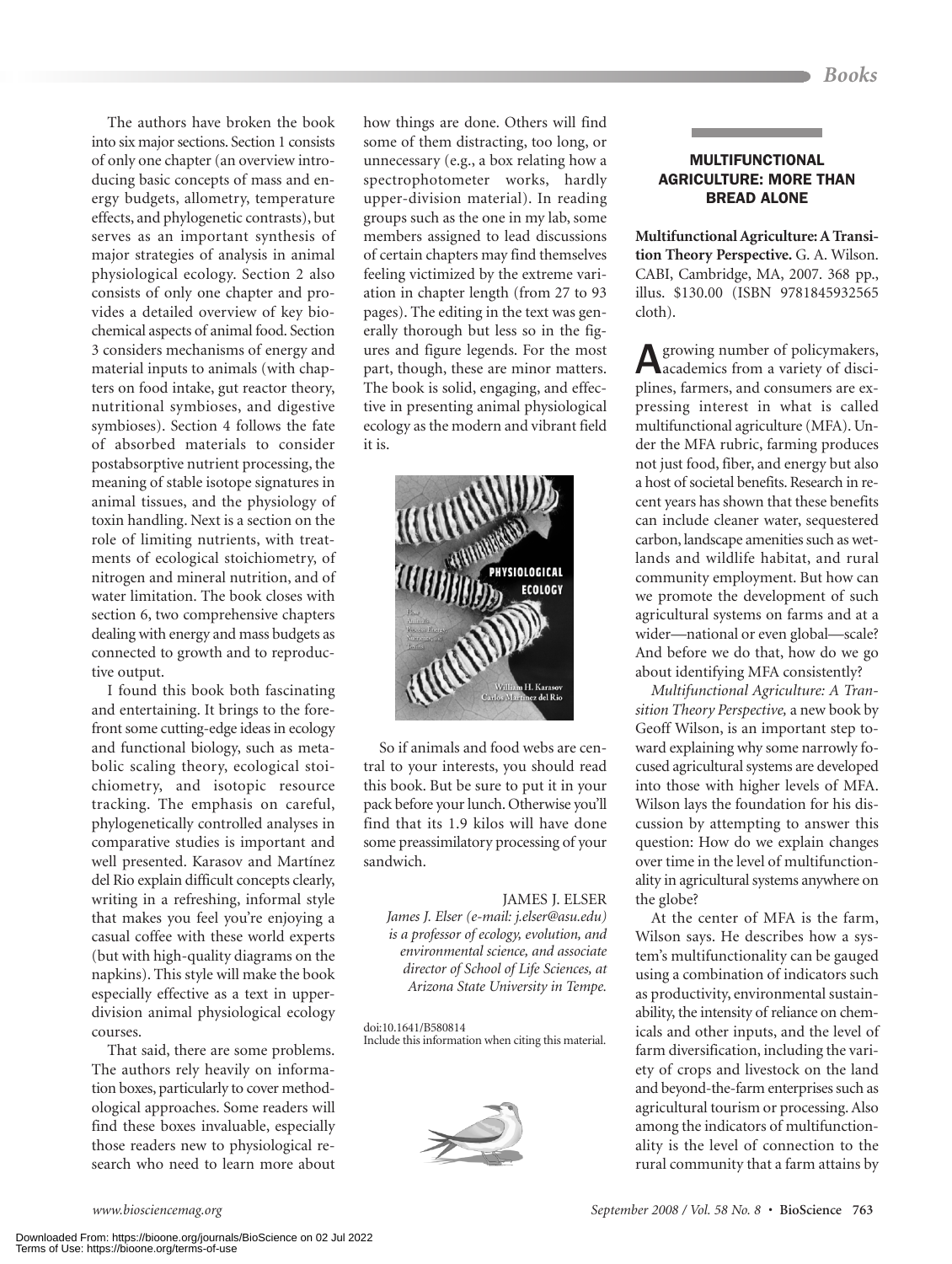# *Books*

employing people, buying local inputs, or selling products through rural businesses. Another, according to Wilson, is agriculture's provision of food for consumption close to the farm, reducing reliance on global food chains controlled by large agribusinesses. Additionally, the attitudes of farmers, the rural population, and other decisionmakers are an MFA indicator: are they focused on high production or on producing wider societal benefits?

Wilson defines a spectrum of MFA from weak through moderate to strong.

other countries that have seen changes in some farming landscapes toward tourism and other nonfood and fiber production. As Wilson mentions, however, less food production in one area may necessitate more intense production elsewhere.

The book describes how a number of agricultural systems fit into the MFA framework, including industrial, organic, and subsistence farming; plantations in developing countries; and hobby farming. The reader should not make simple assumptions here. For

*Strong MFA (multifunctional agriculture), I believe, must be understood as optimizing yields of high-quality food in ways that maintain highly functioning ecosystems along with socially just and economically viable human relations.*

He intentionally uses these value-laden terms because he believes strong MFA is "morally best," the ideal toward which societies need to strive. Decisions pertaining to MFA are made at the farm level, but also on rural community, regional, national, and global scales.

Wilson frames the boundaries of this spectrum of MFA as "productivist" on the weak end and "nonproductivist" on the strong end. Productivist agriculture is organized for maximum production of high quantities of commodities. This level of MFA relies on global trade and high input use. It results in serious environmental impacts, and is supported at all the scales by attitudes, policies, and businesses.

The strong end of his MFA spectrum begins to merge into rural community activity beyond agriculture. Wilson characterizes this portion of the spectrum as focused on low-intensity farming, lower production, and more localized food distribution chains, with more diverse landscapes and more reliance on offfarm income. Strong MFA also tends to support rural community development and tourism based on diverse and pleasing landscapes with wetlands, animals, and other amenities. The nonproductivist concept is heavily influenced by the literature not just from the United Kingdom, the European Union, Australia, and New Zealand but also from

example, Wilson notes that organic production may not be strong in all aspects of MFA when it produces for the global supply chain.

The strength of Wilson's work is that he elaborates a robust framework that can describe and explain pathways of transition in agriculture toward higher or lower levels of MFA. It applies to farming systems in developed and developing countries at the decisionmaking level of the farm and at other scales. His book extends the analysis to include more than simply the value of nonmarket public goods. For example, Wilson's framework accounts for the reality that a weakly multifunctional farm may have a few strongly multifunctional areas, such as wetlands tucked among the fields, that would seem monofunctional because high production of commodities is the goal to which all other ecological and social functions are subordinate. His framework also accounts for how farms and landscapes may move toward or away from strong MFA, depending on the pressures and opportunities offered by markets, policies, and attitudes.

As executive director of a nonprofit organization that works with farmers who practice sustainable agriculture here in the US Midwest, I have been involved with studies showing the benefits of MFA at the watershed scale. I've also

seen firsthand how such a wider view of agriculture's potential is producing real results on working farms. Politicians in local areas are beginning to recognize the benefits of multifunctional agriculture, and consumers are showing they want to buy food with certification from the Food Alliance, Fair Trade, and other similar certification systems, denoting that some dimensions of multifunctionality have been incorporated in the food's production.

The weakness I find in Wilson's MFA spectrum is that he conceptualizes strong MFA by proximity to the nonproductivist boundary. I think this sends the wrong signal to policymakers, citizens, researchers, food companies, and farmers alike. Wilson acknowledges that goals related to food security are vital. In his framework, however, strong MFA with respect to ecological sustainability equates to low productivity.

Growing empirical evidence suggests that we can achieve relatively high food production while mimicking natural ecosystems (Jackson and Jackson 2002). A preeminent group of scientists, after studying what it called "alternative agriculture," found that "reduced use of these inputs [chemical pesticides, fertilizers, and antibiotics] lowers production costs and lessens agriculture's potential for adverse environmental and health effects without necessarily decreasing—and in some cases increasing—per acre crop yields and the productivity of livestock management systems" (Committee on the Role of Alternative Farming Methods in Modern Production Agriculture, Board on Agriculture, National Research Council 1989). Jules Pretty, whom Wilson quotes extensively, describes systems around the world that jumped from subsistence farming to highly productive MFA systems (Pretty 2002). Wilson himself acknowledges that it could be possible for "all agriculture systems" to become strongly multifunctional at the global level. In April 2008, a group of 400 experts from around the world, known as the International Assessment of Agricultural Knowledge, Science, and Technology, concluded in a report that there must be a global drive toward more